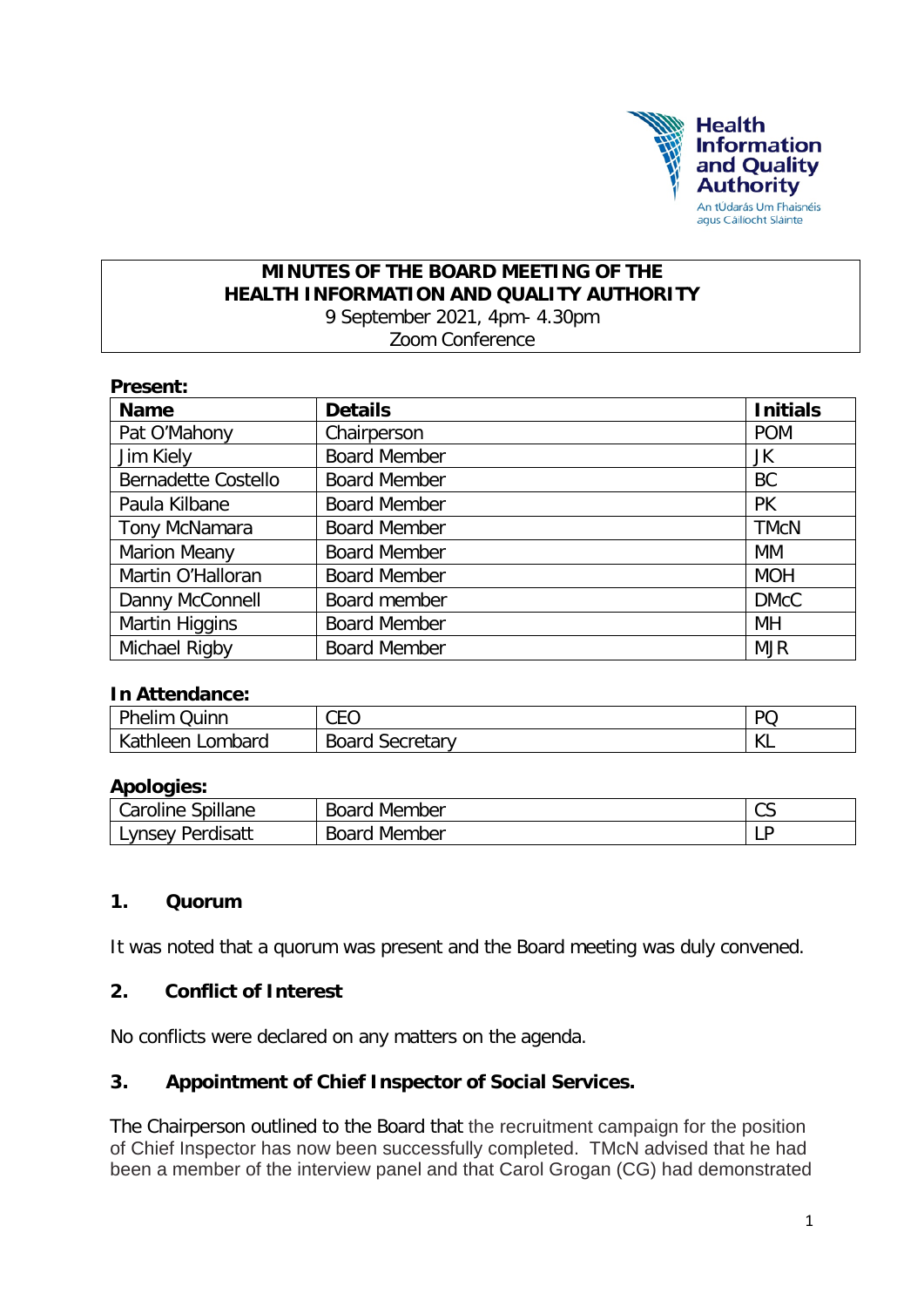the competence required for the role. The Board welcomed the outcome and supported the appointment.

TMcN proposed approval of the appointment of CG to the Board and POM seconded the proposal; **accordingly it was resolved by the Board that CG be appointed as Chief Inspector of Social Services.**

POM advised that he will now write to the Minister, in line with the Health Act, for formal approval of Ms. Grogan's appointment.

#### **4. Committee membership**

KL referred the Board to the paper in the Board pack on committee membership, indicating a proposed change to the Standards, Information, Research and Technology (SIRT) Committee and the Audit Risk and Governance Committee (ARGC), whereby TMcN will move from the SIRT committee to the ARGC. JK proposed approval of the appointment of the revised committee membership and POM seconded the proposal; **accordingly it was resolved that the revised committee membership be approved by the Board.**

MJR thanked TMcN for his service on the SIRT committee.

### **5. Any other Business**

There being no further business, the meeting was closed.

**Signed**

Pat or our

Kathlen Loubard

\_\_\_\_\_\_\_\_\_\_\_ \_\_\_\_\_\_\_\_\_\_\_\_\_\_\_\_\_ Pat O'Mahony **Kathleen Lombard** Chairperson **Board Secretary**